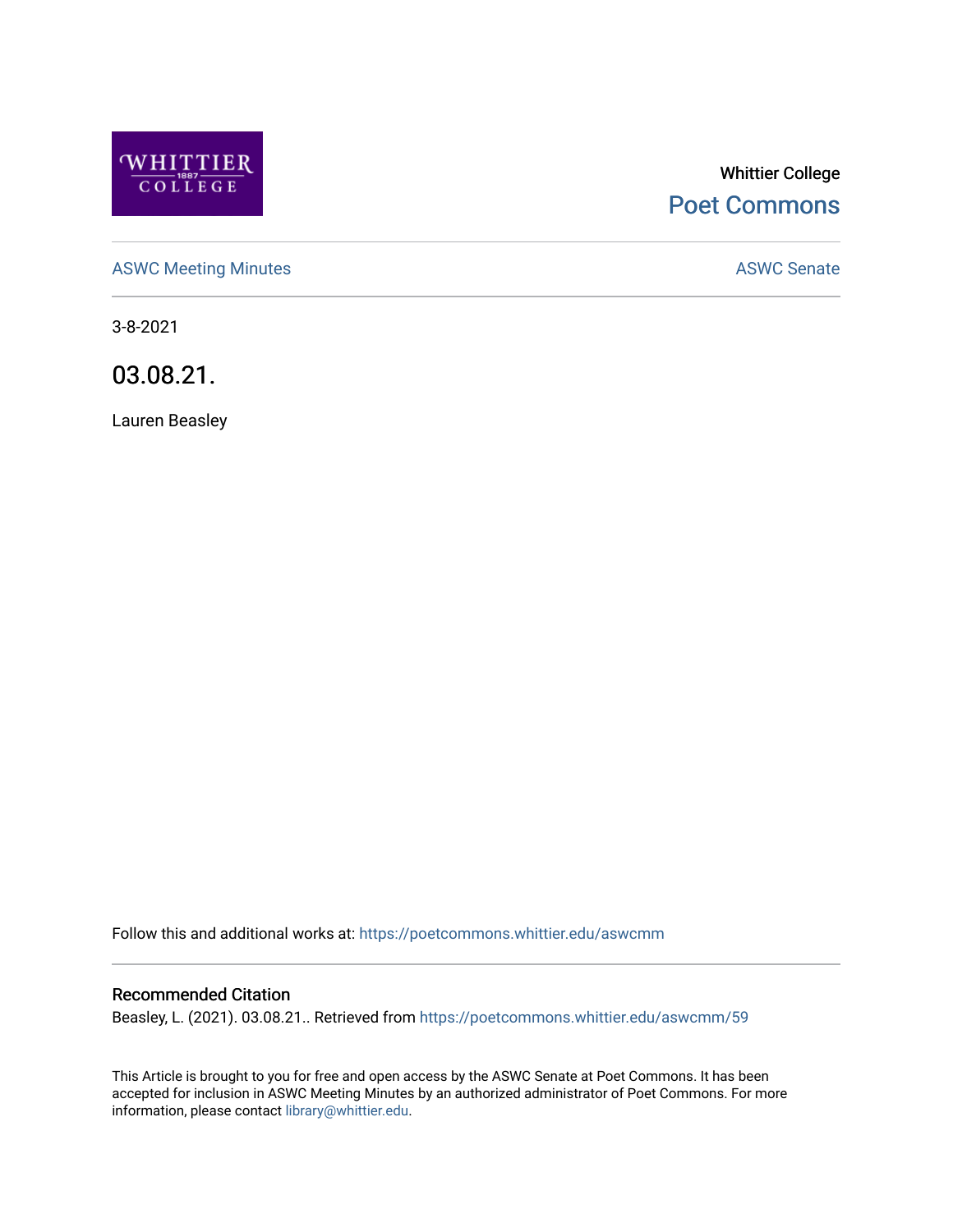



## **Meeting Minutes for 2/7/21**

**I. Meeting is called to order at: 5:05**

#### **II. Moment of Silence/Inspirational quote**

**A.** INSPIRATIONAL QUOTE : Always be a first-rate version of yourself instead of a second-rate version of somebody else." - Judy Garland Read By: Sen Benn

#### **III. Mission Statement**

**A.** The ASWC Senate, as the governing body of the Associated Students of Whittier College, is dedicated to the betterment of the college as an institution and as a member of the broader community. The Senate shall assist on-campus clubs and organizations in creating, promoting and implementing dynamic programs and events that involve students and add value to their educational experience. This body will act as an open forum for students to voice their opinions and desires, always keeping the best interests of the ASWC in mind. In all its actions, the Senate will serve the students first with integrity, dedication, responsibility and humility.

Read By: Sen. Saldana

#### **IV. Roll Call – Secretary Beasley**

- **A. Present:** President Eccles, Vice President Brost,, Director Royster,, Senator Armstrong, Senator Benn, Senator Lopez, Senator J Torres, Senator D Torres, Senator Iseri, Senator Yamawaki, Senator Coco, Senator Angileri, Senator Golden, Senator Schoech, Senator Saldana, Senator Waldorf , Senator Magana, Senator Beyene-Martin
- **B. Absent excused:** Treasurer Estrada, Secretary Beasley, Director Robinson
- **C. Unexcused:** Senator Garrison,Sen. Perez.

#### **V. Minutes Amendment/Approval**

- **A. Approved by: Senator Saldana**
- **B. Seconded by: Senator Magana**

#### **VI. Public Voice**

- A. COVID Task Force Rep.
	- 1. Lisa Newton: Thank you for the invitation, on behalf of the covid task force, things are changing daily, we are going to be following the county guideline. As of March 15th we can begin to reopen. Currently working on the website dependent on county health. We are hoping to move from the purple, to the red and to the orange. With each tear is the ability for us to be together. The website and updates will be given to the communication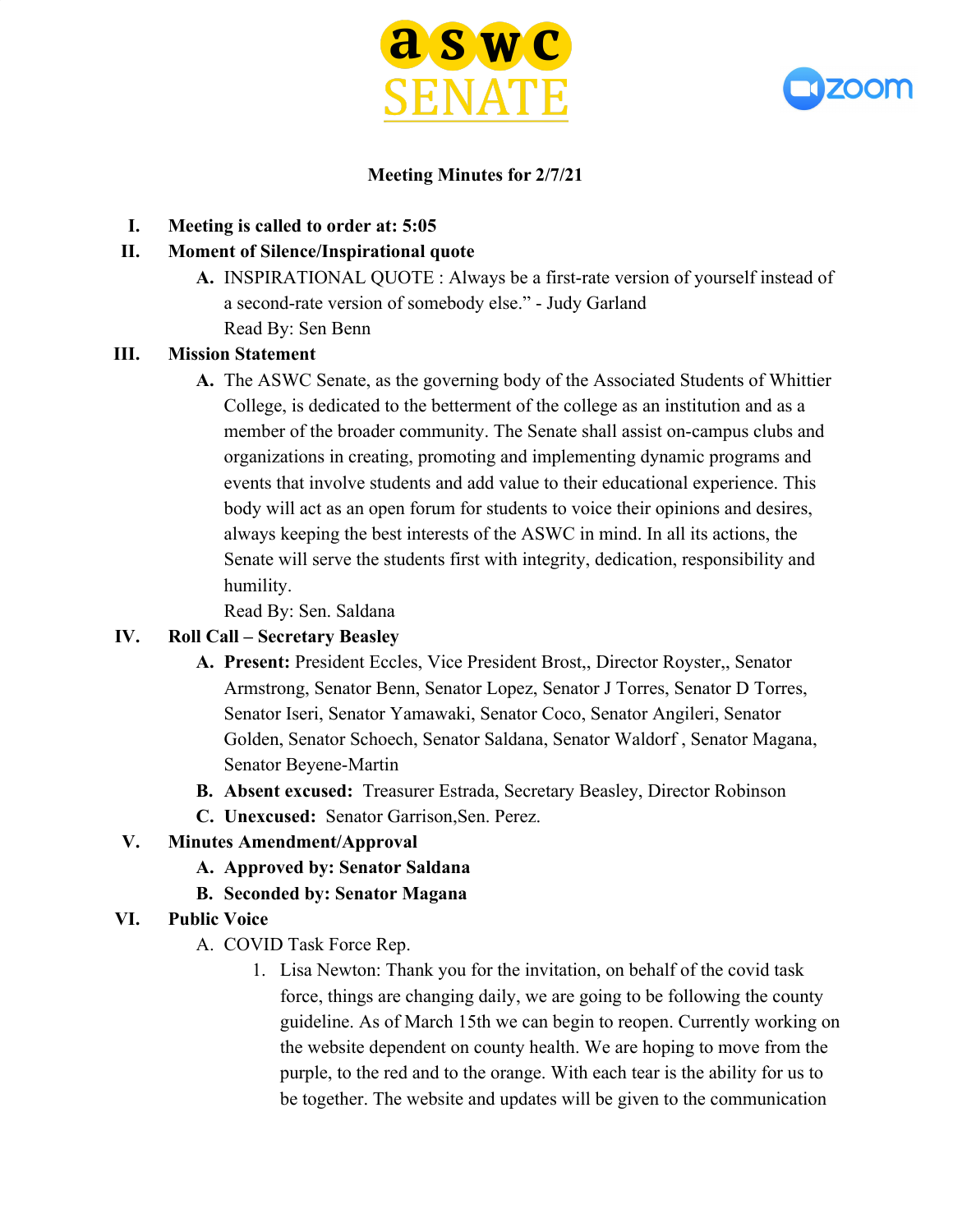



team so that people know what they can and what need to do before returning to campus

- 2. Deanna Merino COntino- Thank you all who provided question via the document. We are starting to meet this Wednesday. On the student life perspective anyone who has had covid I work with directly
- 3. Senator Benn: Will on campus be open for international students? a) We are currently open for international students
- 4. Bruce: We are planning to be half capacity. Whatever number of beds we have half of them will be full. If we have more students then beds then we are looking to start a contract with local hotels. Other priorities are also being worked on. The selection process is to come where it is late enough so that we have enough information from the county but early enough for people to plan.
- 5. The county is trying to commit to give us guidance by June for Fall of 2021
- 6. Housing Selection will start sometime in June maybe early July.
- 7. Gisselle Sipaque: I am the new Graduate Assistant for student engagement. I am currently a graduate student at Loyola Marymount University. I am just here to Observe what you do in your meeting and I will be working directly with the Elections Committee over the next month. And I look forward to getting to know and speaking with all of you.
- 8. Senator Saldana: Question about common room/places in housing, How will social distancing be enforced because I have heard from students on campus that students are hanging out with each other and how does that work for enforcing that? If we are back on campus I feel like that will be a place of contamination for students. How will that be addressed will there be any consequences put in place?
	- a) Bruce: Right now students should not be hanging out together in common rooms, at this moment they should be closed. I don't know that we are having staff walking around and checking common rooms.We are hoping that you as adults are following the rules against gathering and do what you can to hold each other accountable. I do know that if we were given names we would certainly address the situation. . I have peers in other universities that would kick students out of housing who are not following the rules, I'm not sure that's what we would do, we would start with a conversation and then move from there.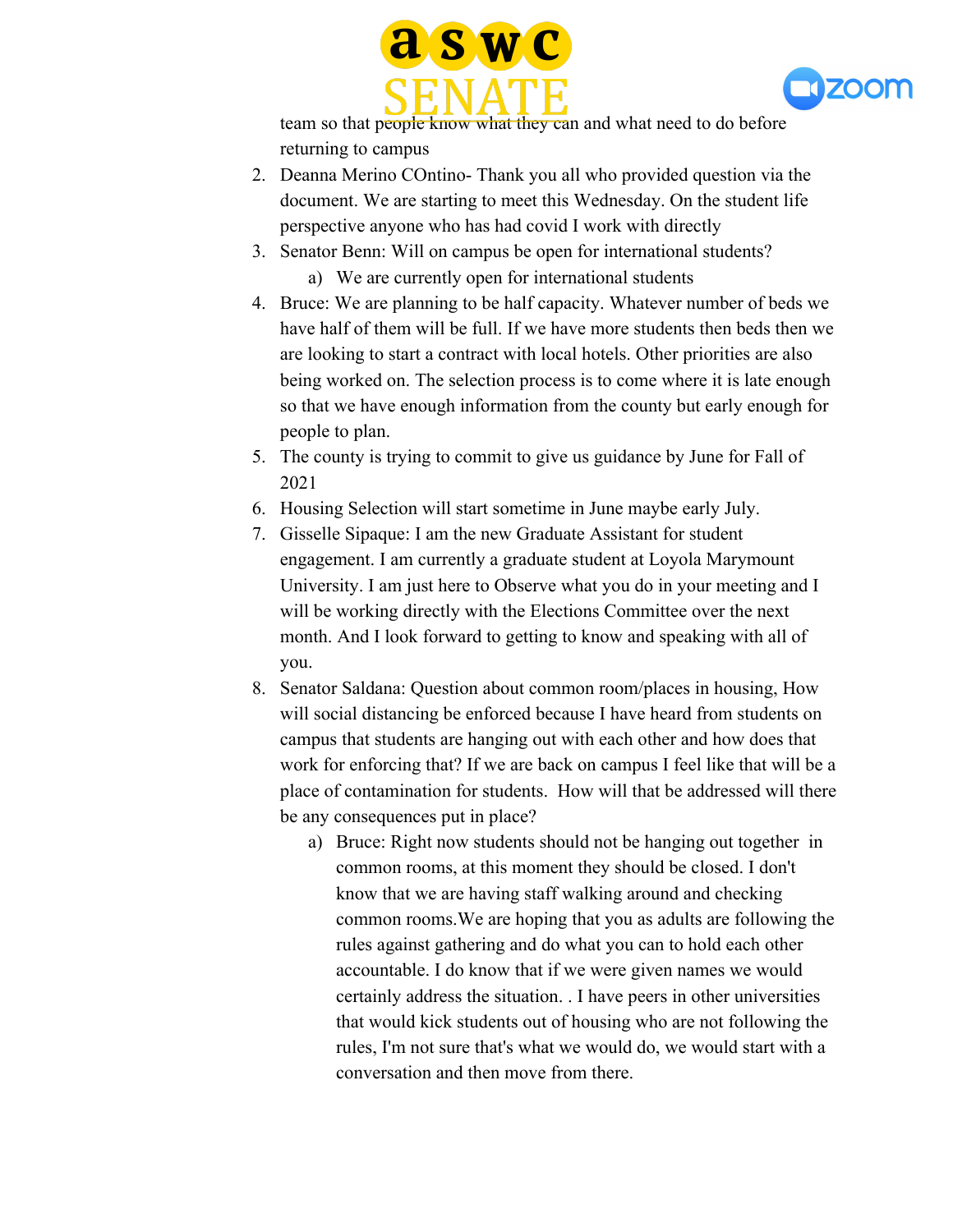



- b) Lisa Newton: To follow up on that to the degree that we are at common spaces should be closed right now or furnishing removed or other kinds of obstacles. So that we are always sending the message that we do not want individuals to congregate and follow social distancing guidelines. While also following our face covering guidelines as well. We will be refining ways to ensure that we can keep everyone accountable in the process.
- 9. Senator Waldorf: This question is directed toward Bruce, I know that you had mentioned that housing priority this year would be for incoming first years and I wanted to know if that was including this current first year class. SInce we have not had the opportunity to be on campus at all, I say this because we are pretty much on the same page as the incoming class and I think it would be fair for the same priority. And I wanted to know what your thoughts were on that.
	- a) Bruce:Great Question: I had not thought about it like that. I will for sure take this to the res-life team. There are capacity issues and one of the things we need to ensure is that we do not get behind as to account for who can be on campus. We will be as thoughtful as we can and we will have to manage that. We do ask that all students are patient and understanding with how this will effect everyone
- 10. Tommy-Temple: I have a question for the Covid Task force as a whole, but first to introduce myself I am a Junior, on the baseball team, Biology Major, I'm also on the PSALA Leadership Council and I ran the let SCIAC play movement in the fall. We as athletes were never able to get in contact with anyone on the Covid Task Force and weren't really able to talk to anyone from administration directly. So we were wondering how you all came to the decision to not allow athletics this Spring.
	- a) Deanna: I want to be very clear on the roles on campus, Great question Tommy. The Covid Task Force is very new, and this is the work moving forward so that's why I asked Lisa to come because I think these are really good questions for us to consider and we want to identity a student representative to sit on this task force with us so that we can continue to have student voice. I'm hoping from this group we can get a student representative. There are several other entities all together in regards to decision made outside of that. I just want to be clear on the roles and how that works and to be clear and what the flow of information and communication and how that takes off.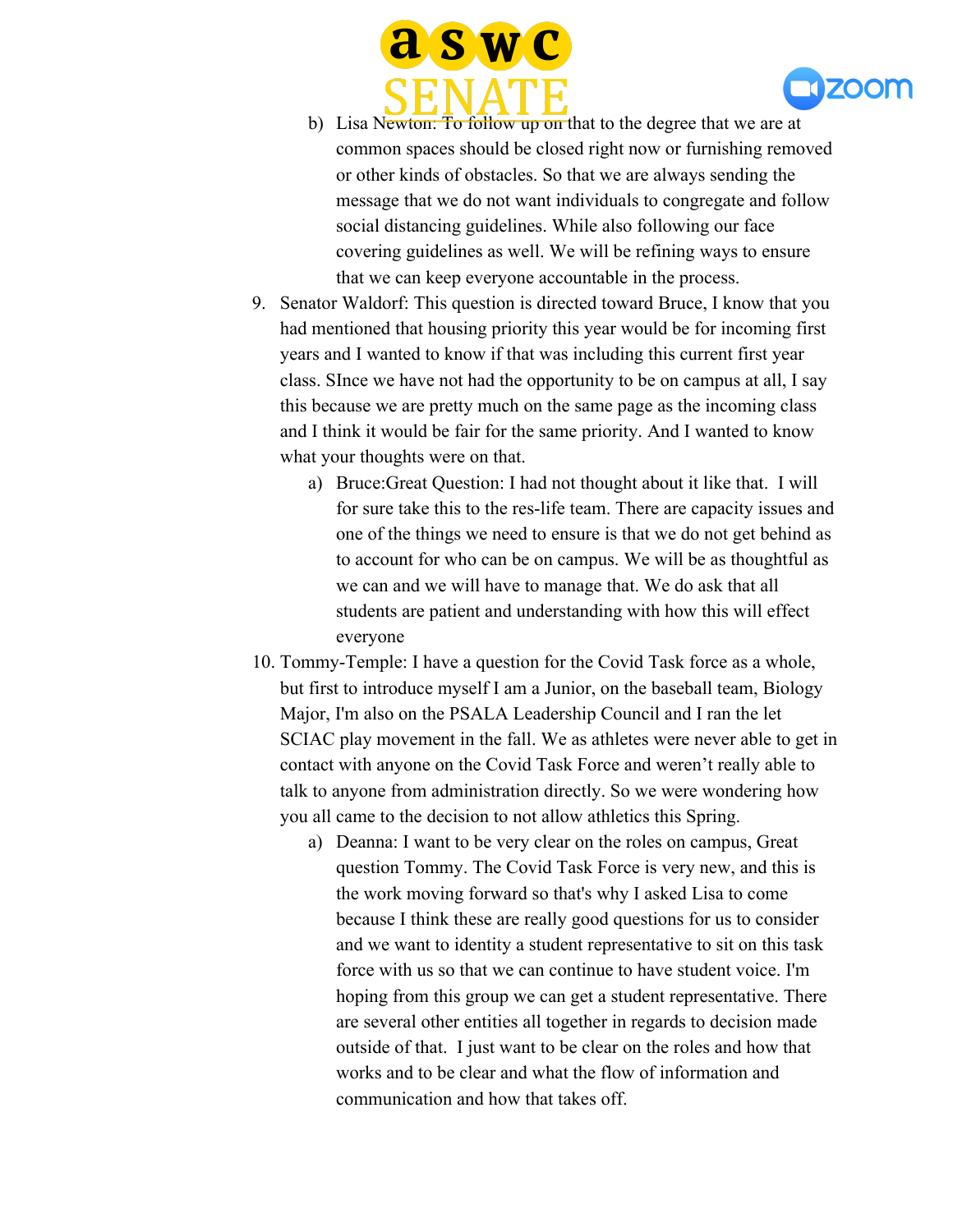



(1) Tommy: So when was the Covid task force created?

- b) Bruce: The Covid Task Force was created at the end of last summer, their job is to do the day to day work. They are not the high level decision makers. We also have a Covid Crisis team, I'm on that team, President Linda Oubre is on the team, Sal Johnston the dean of faculty is on that team, and Anna Lilia who is the associate VP for communications is also on that team. The four of us are figuring out ways to make the high level decisions. The Decision about athletics,I think you all were in communication with Rock Carter the athletic directors is that correct?
	- (1) Tommy: Yes
- c) Bruce: I would say that you were in conversation with the administration. Rock is on Cabinet , as am I. And he communicates with the President the same as I.I would wonder what he told you about the decisions to have athletics this year. Because as the athletic director a lot of that is in his hands. I think the question that you are asking has been asked before.
	- (1) Tommy: Right and it has been asked before. We were told that the guidance from the Los Angeles County of public health was the reason we were not playing. We have all read through the guidance many times and there is nothing in there that actually says that there can not be athletics right now. There are a lot of policies that we have to follow and the amount of money that we need to raise. The main thing. Through the Let SCIAC Play movement the athletes that went through that were told specifically when we started the movement by Rock that the LA County of Public Health was what we needed to target because there were no guidelines to play. Within a week of the movement starting they sent us an email saying please go away here are the guidelines they already exist. And then we come back to Administration, the guidelines already exist and then they go oh we already knew that. Then from that point on no one wanted to talk to us.
- d) Bruce: I think the thing that you are getting at and you said it in your answer; is the money. LA County guidelines to allow athletics were set up so that UCLA and USC could play. They made it exponentially expensive with regards to testing. All of us in the room today can know that we don't have USC or UCLA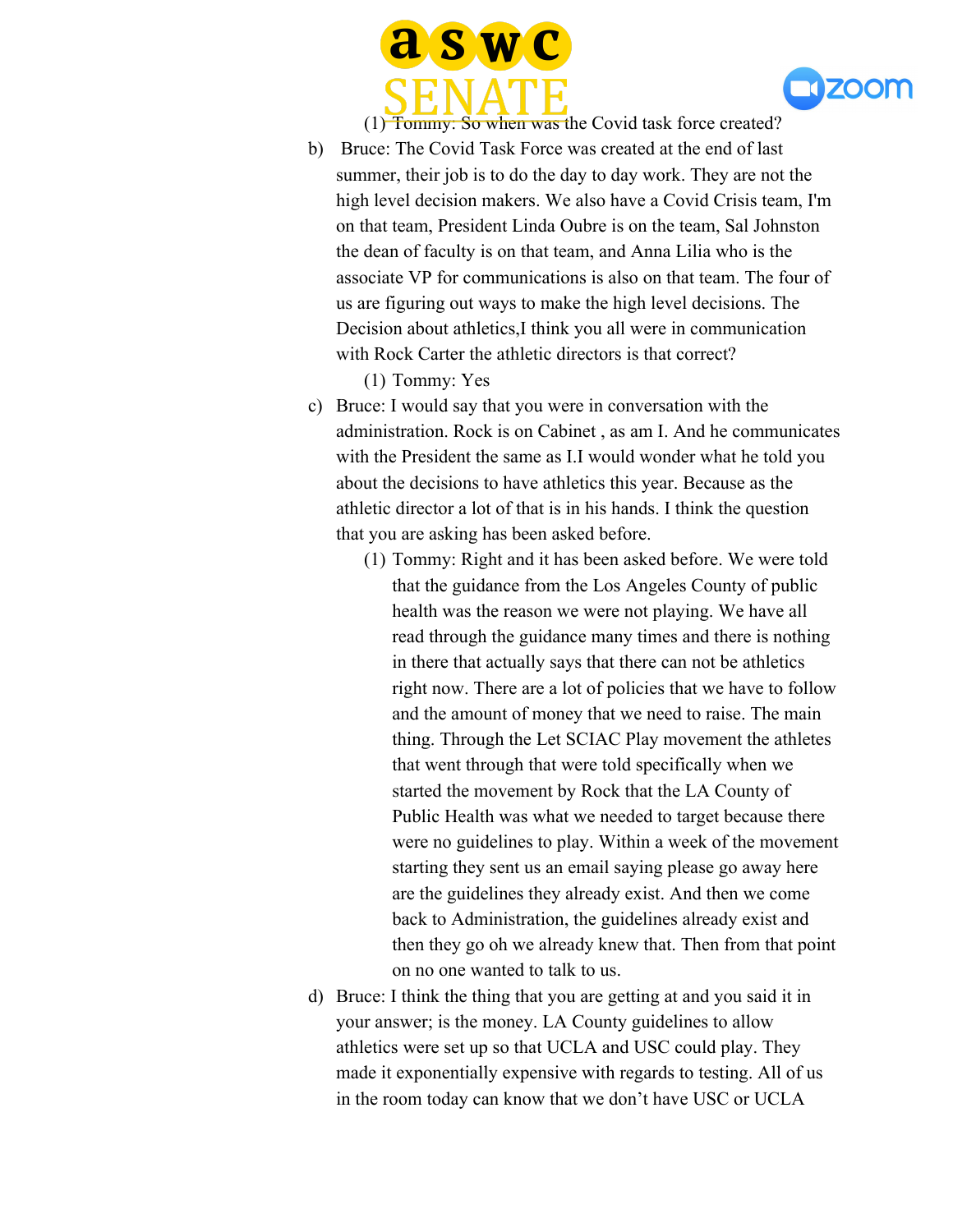



money, we don't compete in Division 1 athletics like they do. Without the money to do the testing at the level that the county requires we can't participate.

- (1) Tommy: I had that conversation about the money as well and the number that was given to me was \$300,000 was what we needed to raise. The thing that doesn't make any sense to me, was why we were not told out the get go when we were talking about this. The problem was partially the guidelines but also the money. We would have done anything in the Fall, because this money came out on September 30th 2020, we would have done a lot to attempt to fundraise. We just were not told things, there was just a really big lack of communication between Admin and a lot of Athletes, and we just don't know why. The main thing was there wasn't a lot of transparency for what was going on know one really knew what was happening.
- e) Bruce: I apologize for that Tommy, and I am not hear to speak for others on administration and I know that if we could have funded the needs to have athletics this Spring we would have done all that we could to do that.

(1) Tommy: Thank You

- 11. Senator Benn: The prioritization of who would be on campus would they be expected to have their vaccines and how or what does that look like? Will those who have vaccines be looked at? My concern would be if we have all the first years on campus but they don't have the vaccine or only a small amount do. If 2nd, 3rd, and 4th Years who had their vaccine who could live on campus would that be something that is being looked at? I just wasn't too sure on how that was being handled.
	- a) Bruce: That is a great question. The requirement that we are considering and I believe all would be in favor of is that anyone who is going to be living on campus will have to be vaccinated. We want to be sure that we are allowed to do that. I think we can have other vaccine requirements for students on campus so that is what we are pushing right now. It is different for staff and faculty because of employment law, so I do not know if we will be able to mandate employees to be vaccinated. But we will do what we cannot help them get there.
		- (1) Senator Benn: I was wondering if we are able to ensure that the students who are coming in for events on campus are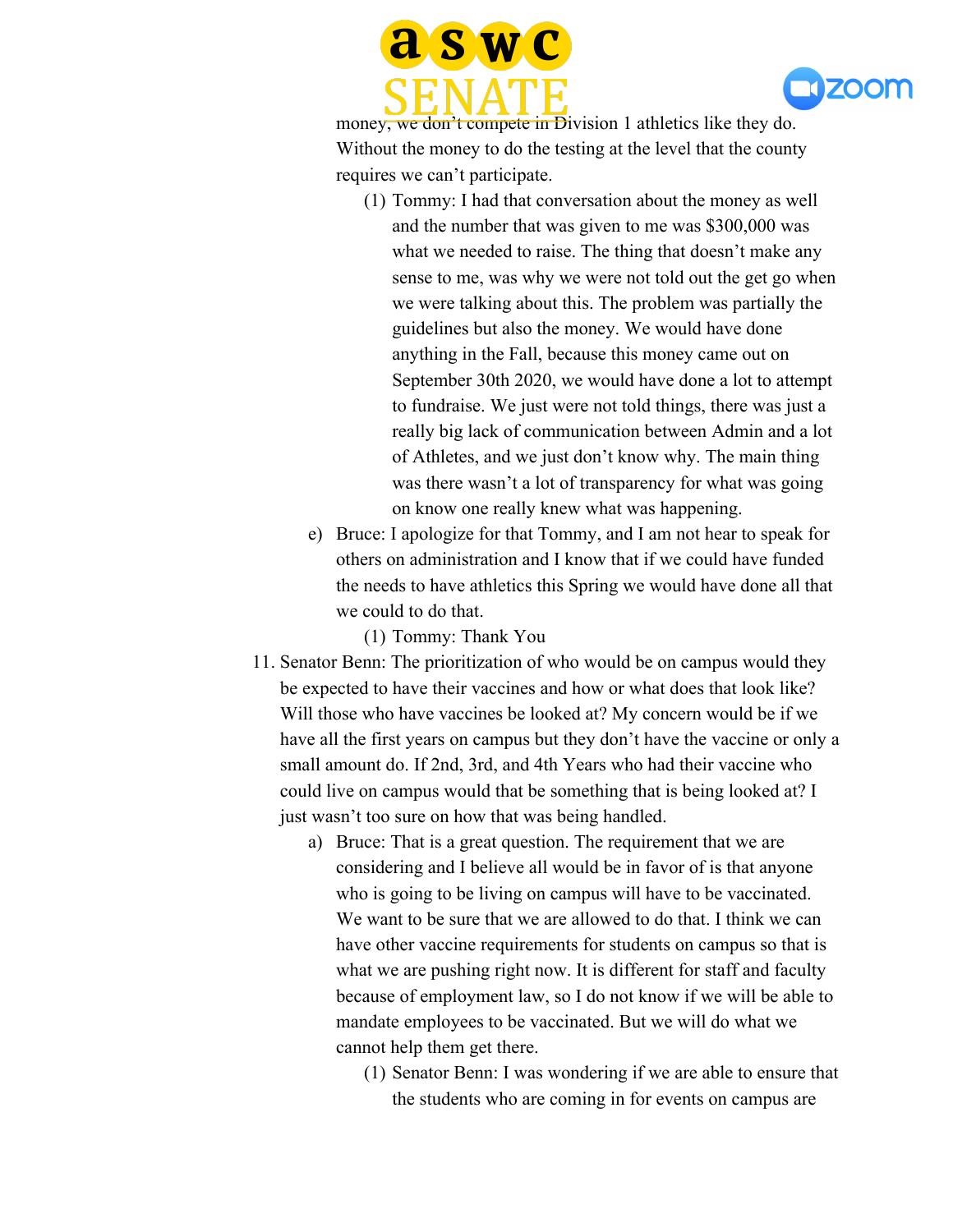



vaccinated. For events that happen on campus would it be possible to say that you have to bring your vaccination card or kind of use your student ID as 2 in 1 and combine that somehow electronically. Finding a way to take the student ID's and putting the date from your Covid Vaccines and being able to do that and have that be a two in one.

- (a) Bruce: I think this is very important and very true to the importance of what campus will look like. This is something we definitely want to be careful about whether it be events or classes. Figuring out how to do hybrid classes and events. As far as students are concerned there are already specific health requirements that we have for all students. So we are going to do what we need to do for that. In regards to safety.
- 12. Sen.Angileri: I just think it needs to be said that; As athletes we didn't feel like we were being represented in any of the conversations of the Covid-Task and specifically I know that Tommy and I tried to get in contact with Linda. Time and time again she didn't make time for us to interact with her like even 10 minutes and I know that she just kept referring and referring and we just could not get any voices in there like about funding our \$300,000 and I know that's a lot. But we were not even given the time enough to try and get donations or go ahead and try to get free testing. We feel that we were failed. We as athletes are a large majority of the student body and I don't want to beat a dead horse but I do believe that it needed to be said that we are very disappointed in the way the school handled it and we didn't feel that our voices were heard. I didn't have any questions. I just felt that it needed to be said.
- 13. Lisa Newton: I just wanted to go back to the vaccination question. I just wanted to make a point that one of the limitations at this point is supply and at the age that the vaccine is available at this time. Its difficult to elaborate on the requirements because we do not know when students in your age group will be able to be vaccinated. Follow and watch that closely and allow for our policies to follow that as best as possible.
- 14. President Eccles: I had recently talked to Carrie, and I had asked about vaccinations and how that works for international students. Based on how it works for the vaccine per our conversation because it is such a public health emergency is that is won't be based off of citizenship per say but as to when your age group comes up. With the Covid Task Force will you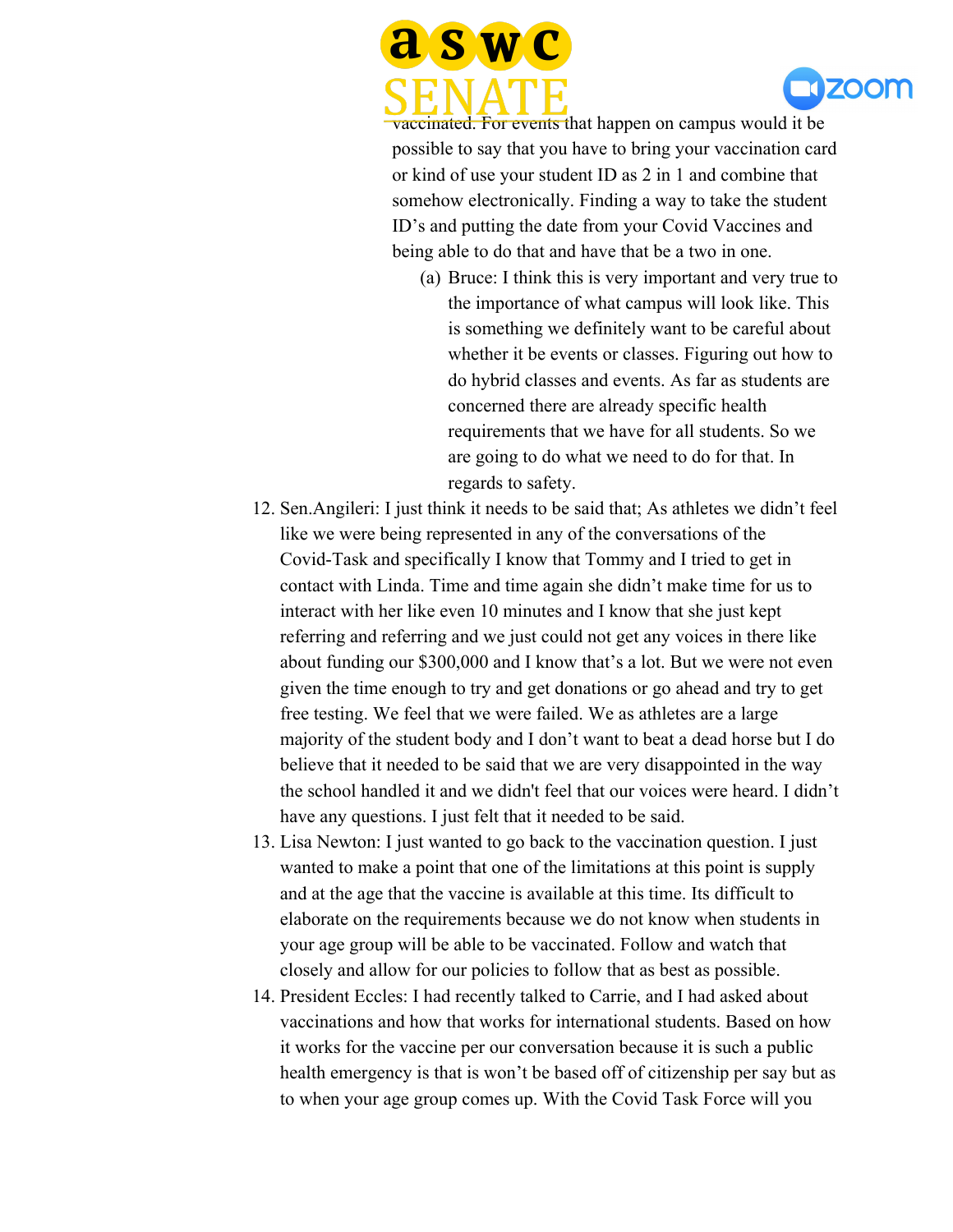



work with international students to keep them updated and how that will work for them.

- 15. Lisa Newton: We will absolutely do that, there is a covid task force email. So I would for sure advise that if you have any continuing questions that you direct them there.
- 16. Vice President Brost: How are classes going to look when we have the Hybrid system? Because the students with the ability to learn in person will definitely be getting a better access to education than those students forced to stay at home and stay online. I'm not expecting this to be answered right now but I do expect that this is taken into account of how classes are going to look and how people who have to stay home know what is that going to look like for staying online.
- 17. Gil Gonzalez: Were working on that. Just because it appears that the state of California is opening up it doesn't mean that it's so easy. All the policies and processes are implemented or completed. We are trying to work on some institutional guidelines. Coming up with some definitions of what hybrid, online and in person look like in regards to Whittier College itself. We gotta remember what we were planning for this academic year and what we are looking at now to plan for next academic year. I hate to say this but we are looking at the plan of what classrooms will look like. If we were to tell you right now that plan could completely change. So we are trying to stay patient and ensure that we are thorough and that we stick with a few different options.
- 18. Director Royster: To follow up on the question of classes and hybrid. I know that we just received an email today in regards to priority registration and the deadline for that coming up on March 22nd. When are we going to know how to look at classes, and how are we looking at class in retrospect of advising, classes and do we know or have a timeline for that as registration is coming up.
- 19. Gill Response : Great questions Tori: I think based off of what I just mentioned and trying to ensure a path forward. A lot of registration and the timeline will be pushed back. We are not doing modules. We are confident that we can return to a semester. We just need to be patient and we know to get on this quickly but it will be delayed a little bit.
- 20. Deanna: I just want to take the time to thank Lisa Newton for coming in and answering all of our questions. This is not going to be the only time that we talk to Lisa, but this is something that we can do monthly and the questions can be answered and we can continue to provide ongoing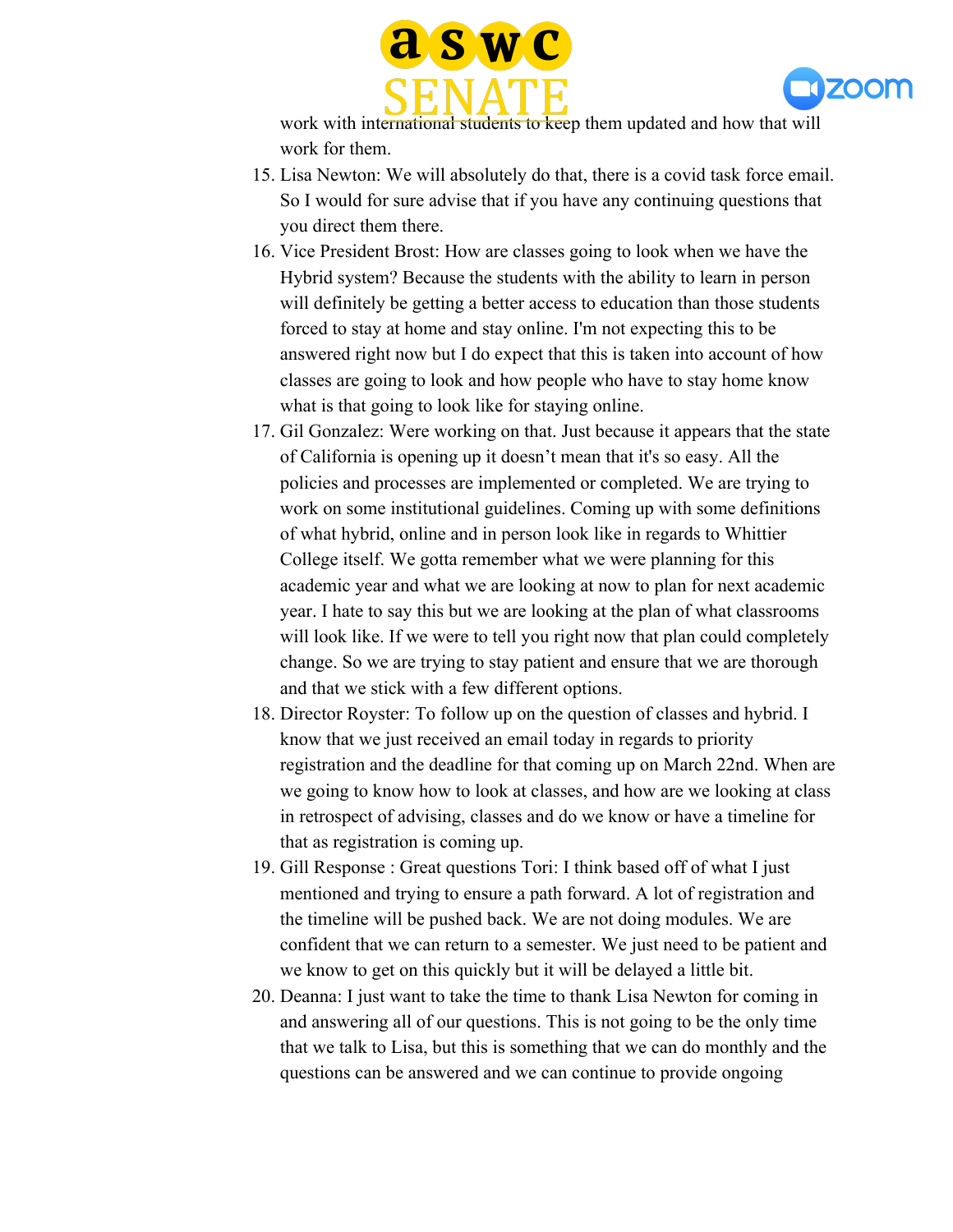



feedback and moving forward. The Senior Crisis team makes the decision on commencement.

#### **VII. President's Message -** *President Eccles*

*A. Good evening all.*

*I hope you all had a stress free and relaxing weekend. I want to first thank the Covid Task force rep for coming to our meeting today and providing the senate and students with updates and for answering our questions. We are starting week 3 which means we are almost half way through this module and that seems crazy to me. I know my work load is pretty demanding right now and I can only imagine all of our students are feeling the same. Please remember to reach out to your friends, say hi and make sure they are doing okay. I also want to remind all of our students to continue to be vigilant. I've had a few comments and seen a few posts over the last week about how with the deployment of the vaccines, and things are opening back up that people are starting to go out more. I only want you all to remember to be extra safe, social distance and be vigilant until the pandemic is really over. There was an email sent out about commencement for this years graduating class. If you haven't seen that yet please do give it a look. As of right now the plan is to have a virtual commencement done through a private vendor who I believe had sample work linked in the email as well. I will be working to make sure we are getting as many seniors as possible to fill out and take advantage of what the vendor can do for this ceremony. Not having an in person ceremony doesn't diminish the accomplishments of every Whittier graduate this year. We should make that best out of every circumstance. Next week on the 15th, we will have Lafayette Baker, the Title IX Director and Ann Kakaliouras, Director of the Gender Equity center coming in to introduce themselves more and speak about the goals and responsibilities of their roles, both in their similarities and differences. I will also be emailing the Title IX team in regards to attending a meeting later this month. We will not be having a formal senate meeting on the 22nd. Instead we will be having a closed session with just eboard, advisors and senators. I will remind us all again closer to the time but we will also not be having a senate meeting on April 5th as there will not be any classes that Monday.My office hours will be on Thursdays from 4:30 - 5:30. Eboard will have all of our office hours links available by the end of the week and we will update you all if we post them on IG or in the slack, etc.*

VIII. **Treasurer's Report -** *Treasurer Estrada* **A. General Fund Balance:** \$55,246.08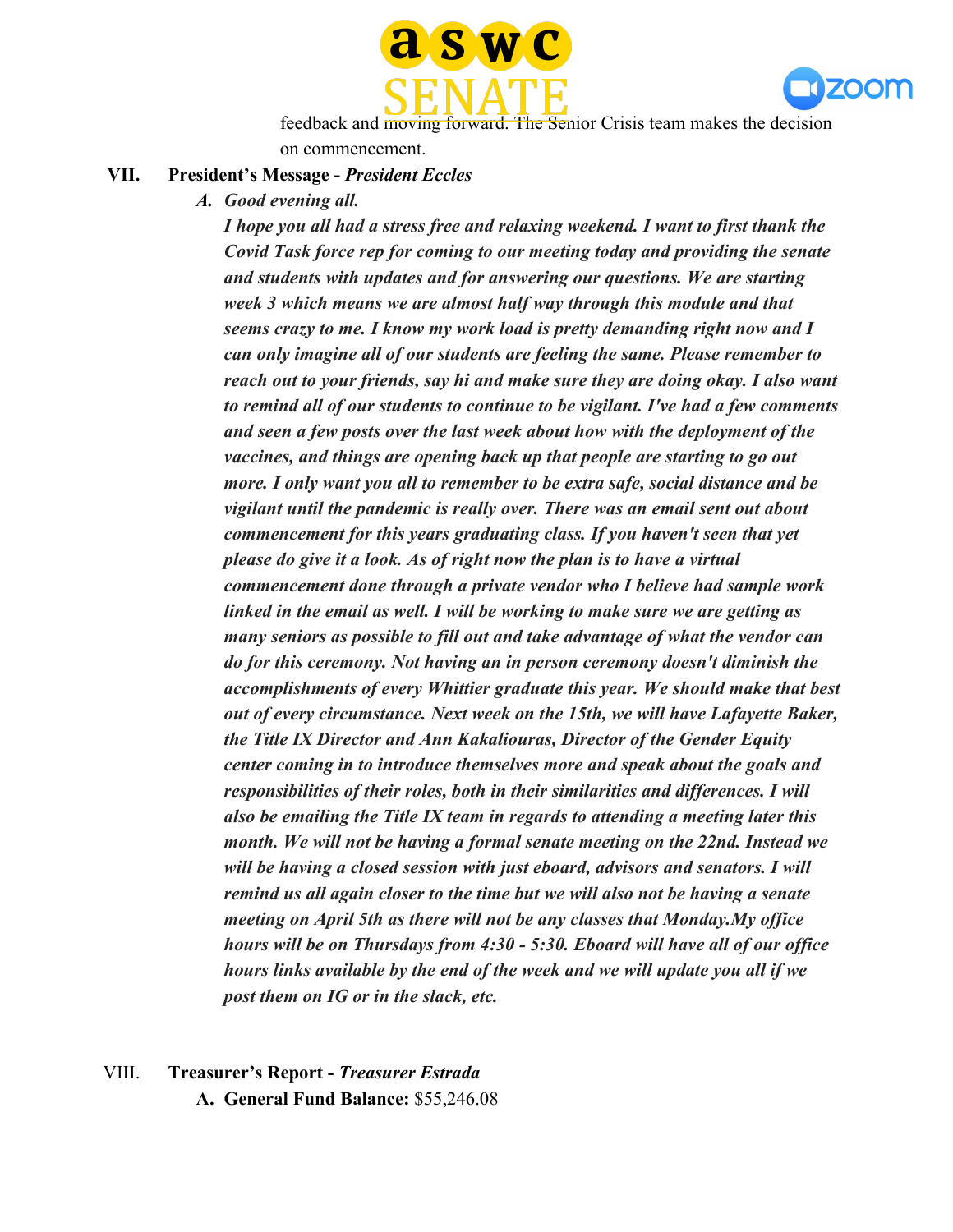



- **B. Operational Account Balance:** \$5,477.80
- **C. Reserve Account Balance:** \$34,631.00
- **D. Allocated Thus Far:** \$66,600.27
- **E. First Readings:** \$0
- **F. Daily Calendar Considerations:** \$0
- **IX. First Readings**
	- **A. N/A**
- **X. Miscellaneous Business**

## **A. Non-Traditional Student Experience Rep. Amendment**

- 1. Representative J. Torres: reading of the amendment
	- a) Vice President Brost: Point of Inquiry: do you want the bill to be fast tracked?
	- b) Representative J Torres: Yes
- 2. Vice Presdident Brost: Motion to approve the fast track of this bill
	- a) Senator D. Torres
	- b) Second: Senator Magana
- 3. Representative J. Torres: the amendment was created because the constitution was not specific enough on what the definition of nontraditional student was. Still very vague on what is a nontraditional student, but this is necessary for the committee
- 4. Christine: Proposed amendment: reading over of Edits of the amendment
- 5. Representative Saldana motion to take the floor: Love the Clairty and specificity. Have you thought about making this more than one position?
- 6. Representative J Torres: response: Reached out to find out how many students there are to see if it is necessary to have multiple positions. Will hold weekly meetings, and bring information to the senate. Use it as a one person job for now, and then in the future, amend it, and add a second person.
- 7. Vice President Brost: Advises against adding more Reps positions
	- a) Maybe build an executive board for the committee as well, which does not have to be in the amendment.
- 8. President Eccles: Point of information: Senate positions are always changing, so if there are any ideas discussed after passing this amendment, it can still be added at any time.
- 9. Vice President Brost: vote to fast track the approval of this amendment: passes with 13 votes.
- 10. Vice President Brost: Motion to approve the fast track of the amendment with with Christine's amendments
	- a) Senator Saldana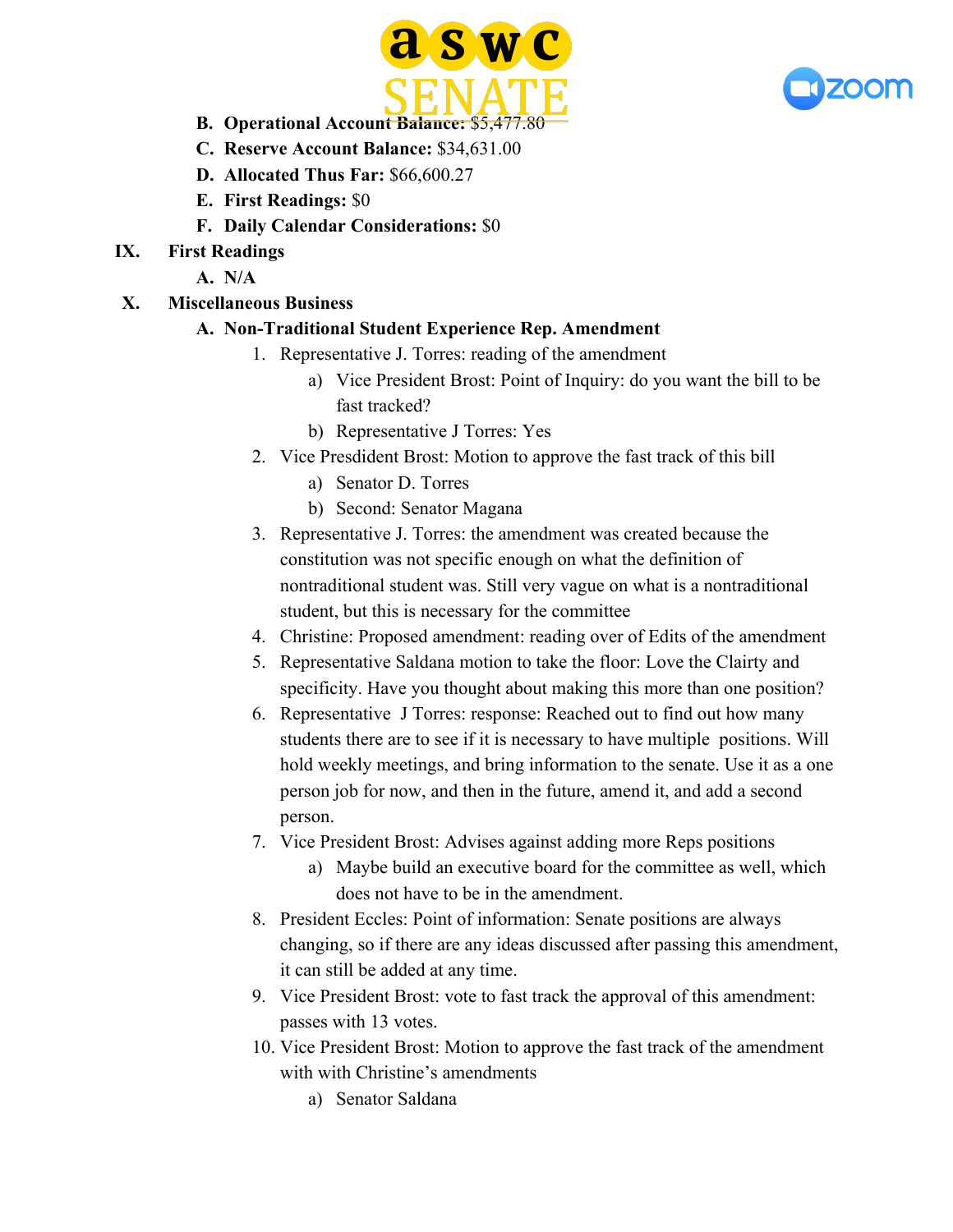



- 11. Vice President Brost: Vote to amend the amendment: passes with 13 votes in favor
- 12. Vice President Brost: Final Vote to approve the amendment: passes with 14 votes in favor

## **XI. Constituent Reports**

- **A. Academic Affairs Chair:** *Sen. D. Torres*
- **B. First-Year Class Council:** *Sen. Waldorf* 1.
- **C. Commuter Representative:** *Sen. Lopez*
	- 1.

1.

## **D. Residential Hall Representative:** *Sen. Magana*

- 1. Im planning to have office hours from 1-2:30 pm for students on Wednesdays and I will make a promotional info poster this upcoming weekend. I also talk to Director Robinson over care packages for residential students and I may to push that a bit more back due to not having myself the funds to get it or be reimbursed at the moment. Oh I also am planning to email Bruce regarding WiFi, I received a couple of complaints regarding students over it so I'll discuss it with him to see if we can come up with a resolution.
- **E. Non-Traditional Student Representative:** *Sen. J. Torres* 1.
- **F. Student Body Representative:** *Sen. Armstrong* 1.
- **G. Student Body Representative:** *Sen. Benn*
	- 1.

## **H. Student Body Representative:** *Sen. Beyene-Martin*

1. Constituent Report Nailah Beyene-Martin ASWC Student Body Representative March 5, 2021 I received one more response for the COVID task force: ❏ What are student's expectations when we come back to campus? ❏ Having a hybrid system is preferred, so students can still hold jobs while attending classes Personal Updates: ❏ I've finalized my schedule! I will be hosting open office hours via Zoom on Tuesdays from 11am-12pm PST for the remainder of Spring Module 2. I will be coordinating further with Director Royster to get this update posted on the ASWC Senate InstaStory. Questions that I have for Senate: ❏ Are there initiatives that Senate has been taking, or partnerships with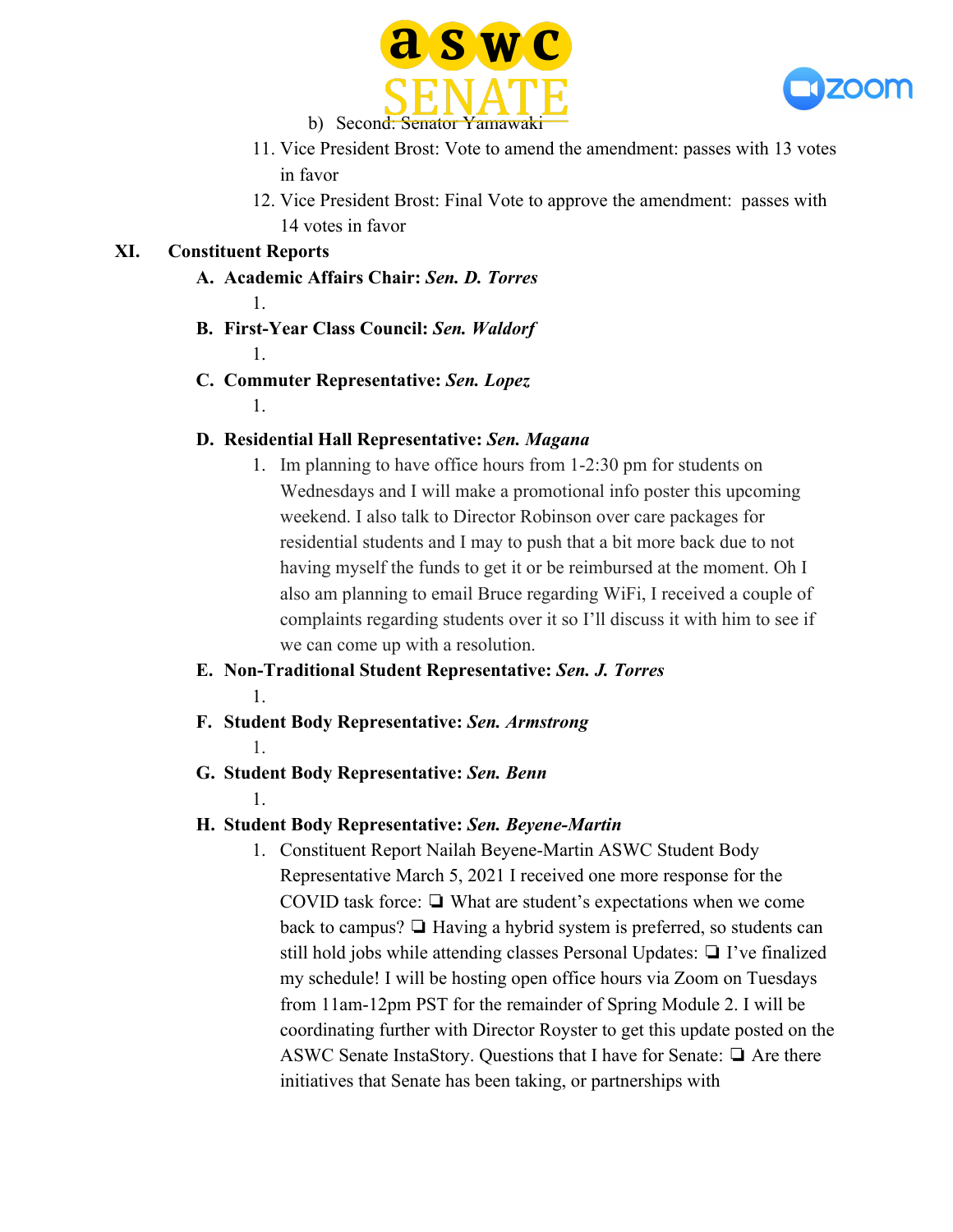



clubs/organizations, to help students manage stress or social isolation during this time? ❏ How can we be improving engagement within our student body, and getting students more involved in virtual activities and events? (It's been difficult to receive feedback from constituents)

## **I. Inter-Club Council Representative:** *Sen. Iseri*

- The ICC eboard met last Monday, 3/1 to discuss the timeline for the ICC eboard elections, and different plans we have for the remainder of the year. Then we had our full body ICC meeting last Wednesday 3/3/21, and we had two really good discussions.
- The first was about the feedback I gathered from the Senate table last week on how to engage with students and recruit new members. Our constituents are interested in the idea of starting an ICC Discord server to help relay information about clubs and organizations, in a more localized location, so we are contemplating doing that. The primary reasons behind this are the fact that the Poet Update can be tricky for students to navigate as it has so much information, so it is hard to find information about the really interesting events, and that students feel Engage is still too confusing for new students to navigate.
- The second discussion was on the 3 Questions proposed by the Senate. The following is copied and pasted from the meeting minutes, and consists of the responses gathered as close to the original comments as possible.
- 1. What are your expectations for when we come back to campus?
	- Ideally best case is a return to normal but if a hybrid system can also be included that would be good to stay safe
	- Hybrid because we want people to be able to have the option to stay home in case they have health issues, do not feel safe. Some people do better in person, and would be able to get help. Also it will help international students, because they will have online resources.
	- Hybrid is the best option because some people do not feel safe going back to campus.
	- Require vaccines for anyone going back to campus. We all have vaccines required for before college, and make the covid one too. Especially because even if we have masks, we cannot trust people to do it.
		- a. Do you deny people coming back if they do not get the vaccine?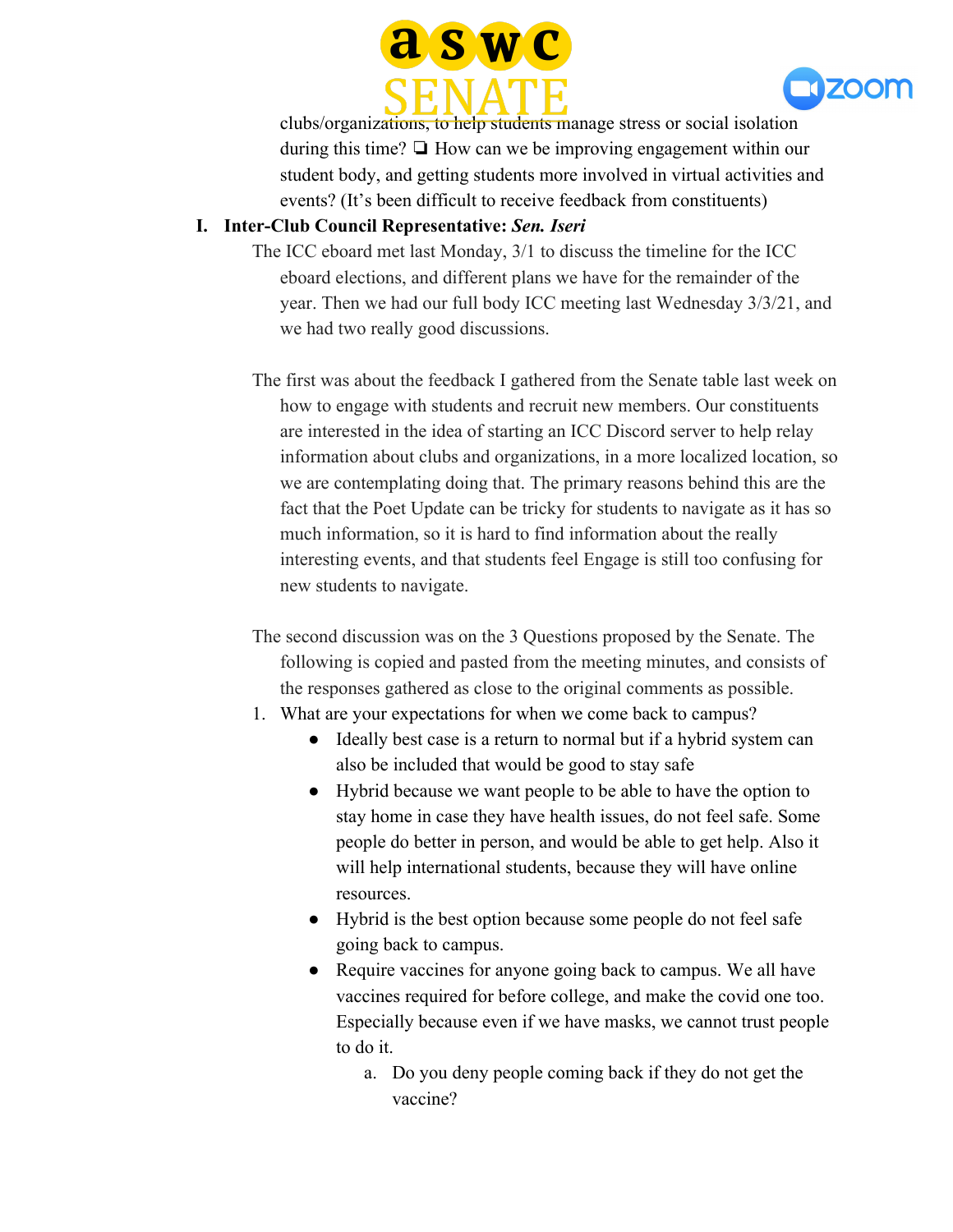



- In the dorms we should not have roommates because it is safer that way. When someone gets a cold, everyone in the dorm gets it.
- If you have things like libraries and gyms, everything should be cleaned and it all needs to be RELIABLY cleaned. The staff have enough to do so students should have to do it.
	- a. We have hand sanitizer everywhere, so we should be able to have disinfectant everywhere and like a rag to clean things
- How will enforcing masks work?
	- a. Will this be done by campus safety?
- 2. How can admin work with students to get feedback?
	- Survey monkey
	- emails can be hit or miss but is ultimately our best option unless we start texting every single person
	- At the end of every class professors will ask questions to students to check in to let them know what is going on with students.
		- a. give a good system for checking in
		- b. The evaluations at the end of the module is the only time we are able to give feedback, so doing that more would be good
	- Have surveys be shorter, like 5 minutes, and professors give them out so that admin can still get feedback consistently, and they do not have to worry about not getting emails
- 3. What are some initiatives the Senate can take to help you and the greater campus community?
	- Specifically maybe senate can try and build communication and help those that cannot attend in person
	- When senate or school social media accounts post, it is an easier platform to get information. Then students will go from them to find more information and they will check their emails
		- a. Infographics
		- b. Installments but online
	- More communication, building communication
	- Online study rooms with random strangers so people can see each other
	- Organize mini tournaments by collaborating with esports.
	- Do movie night
	- Do game nights
		- a. Pictario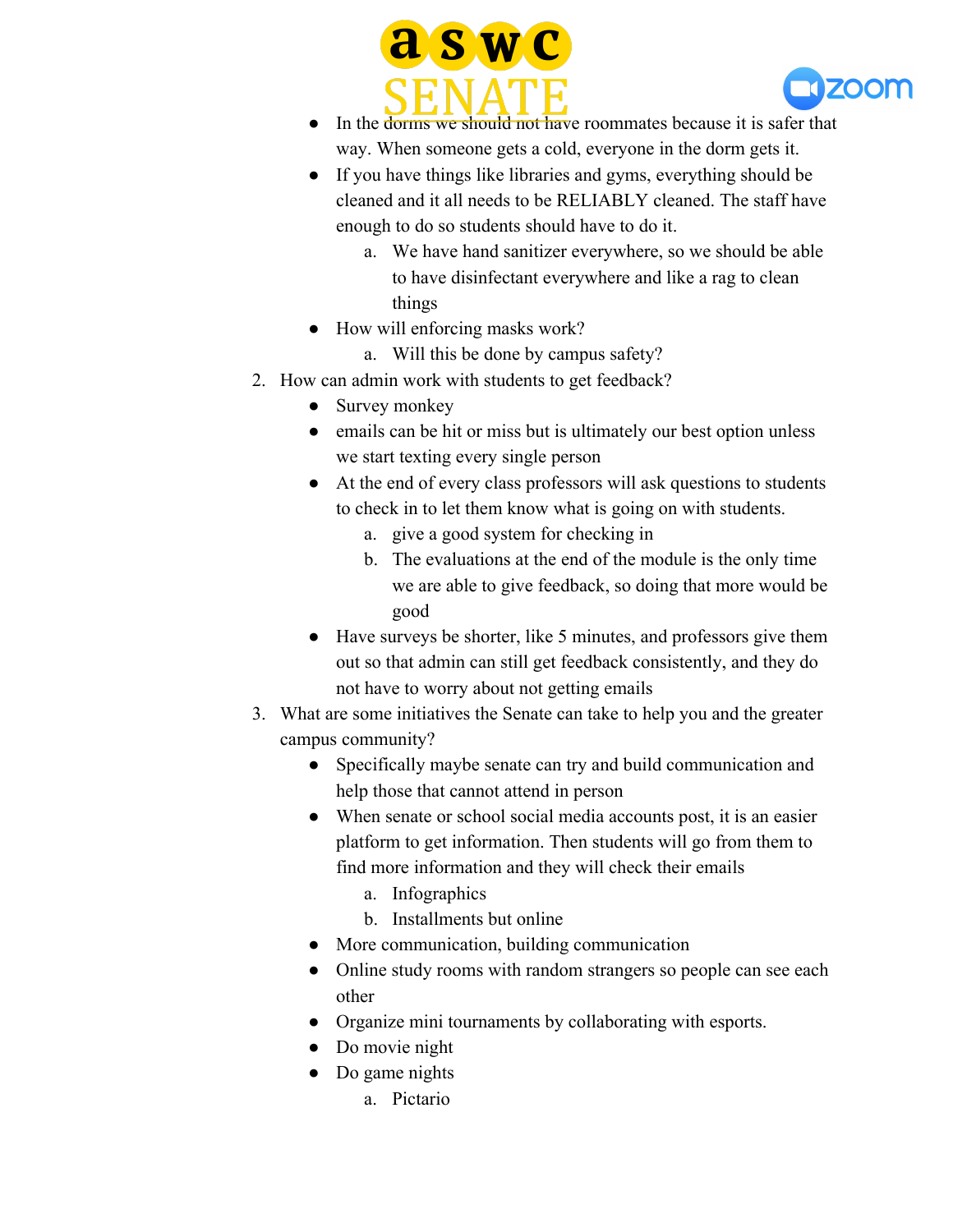



- When we are back on campus people will want to be social, and be near each other, so finding ways to be social but safe. (arts and crafts)
- Have more giveaways: food (doordash), giftcards
- **J. Diversity Council Representative:** *Sen. Yamawaki*
	- 1. **Here is my CR. I also want to make an announcement for the Sites of Solidarity event committee.**
	- 2. **We had a DC meeting this past Thursday**
		- a) **Introduced "Sites of Solidarity" event**
		- **i. Will be a revamped Diverse Identities week to promote intersectionality and collaboration among students, orgs, and other WC departments**
		- **ii. Tentative date around the end of April**
		- **iii. We are forming a committee that includes students to help organize, let me know if you want to be involved**
			- **1. First Gen and Allies event: Cafe con Profe**
				- **a. March 16 at 6:30**
			- **2. All students, especially first generation students, are invited to a panel discussion with a group of Whittier College professors and staff who will be sharing their experiences as first generation college students.**
			- **3. Zoom info will be announced at the beginning of this coming week via instagram.**
			- **4. @wcfirstgenallies**
- **K. Social Justice Coalition Representative:** *Sen. Perez*
- **L. Media Council Representative:** *Sen. Garrison*

1.

1.

- **M. Poet Student Athlete Leadership Academy Male Representative:** *Sen. Coco* 1.
- **N. Poet Student Athlete Leadership Academy Female Representative:** *Sen. Angileri*
	- 1. We are discussing the covid task force questions with our constituents. A general brainstorm was done within our executives and it seemed to be a common theme that there is a lack of transparency between the admin of the school and athletics. When we ask our AD and other admin in the athletic department questions, they are unable to supply answers as they are not informed of what the school is doing and this is unacceptable.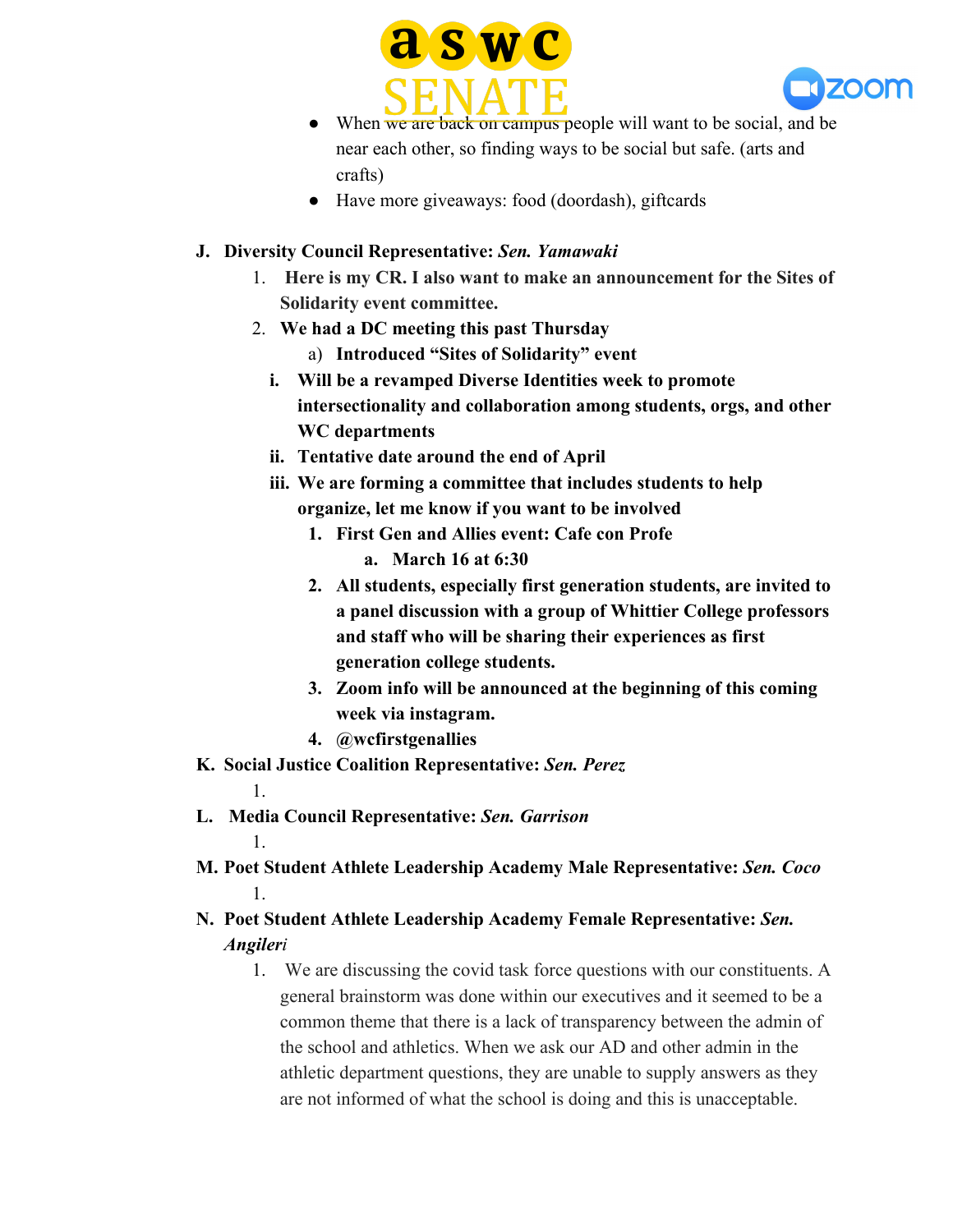



2. Thank you,

**O. Inter-Society Council Female & Male Representative:** *Sen. Saldana and Sen. Schoech*

#### 1.

## **XII. Committee Reports**

## **A. Administrative –***Vice President Brost*

1. Admin Committee is going to be meeting offline on Tuesdays at 12:30pm. We are still working on the archiving in the Poet Commons. We will soon be transferring some of the governing documents into a Google Doc form so we can edit them.

## **B. Budget-** *Treasurer Estrada*

1. senators are going to be paid a total of \$350; \$100 on pay period 6 (March 12th), \$100 on pay period 8(April 9th), and \$150 on pay period 10 (May 7th)

## **C. Campus Relations-** *Director Royster*

1. Campsu Relations will not be meeting this week, I have a appointment at the same time as the meeting. Looking to find a different time to meet, so that we can begin working on transitionary reports.

## **D. Elections-** *Secretary Beasley*

**E. Program Board –** *Director Robinson*

1.

1.

1.

## **F. Advocacy-** *President Eccles*

## **G. Student Feedback Committee-** *Sen. Armstrong and Sen. Benn*

- 1. Posting Ideas:
- 1. Instagram: @aswc\_sfc
- 1. Beacons.ai ✓
- 2. Intro post  $\checkmark$
- 3. Feedback Forum Post ✓
- 4. "Senate Meeting In A Minute"
	- 1. Senate meeting wrap-up
	- 2. reel/story highlight
- 2. Livestreams!
	- 1. Giveaway after reaching a specific (100) follower count
		- 1. Poets email
	- 2. Topics to get feedback on:
		- 1. For the school:
			- 1. What are student's expectations when we come back to campus?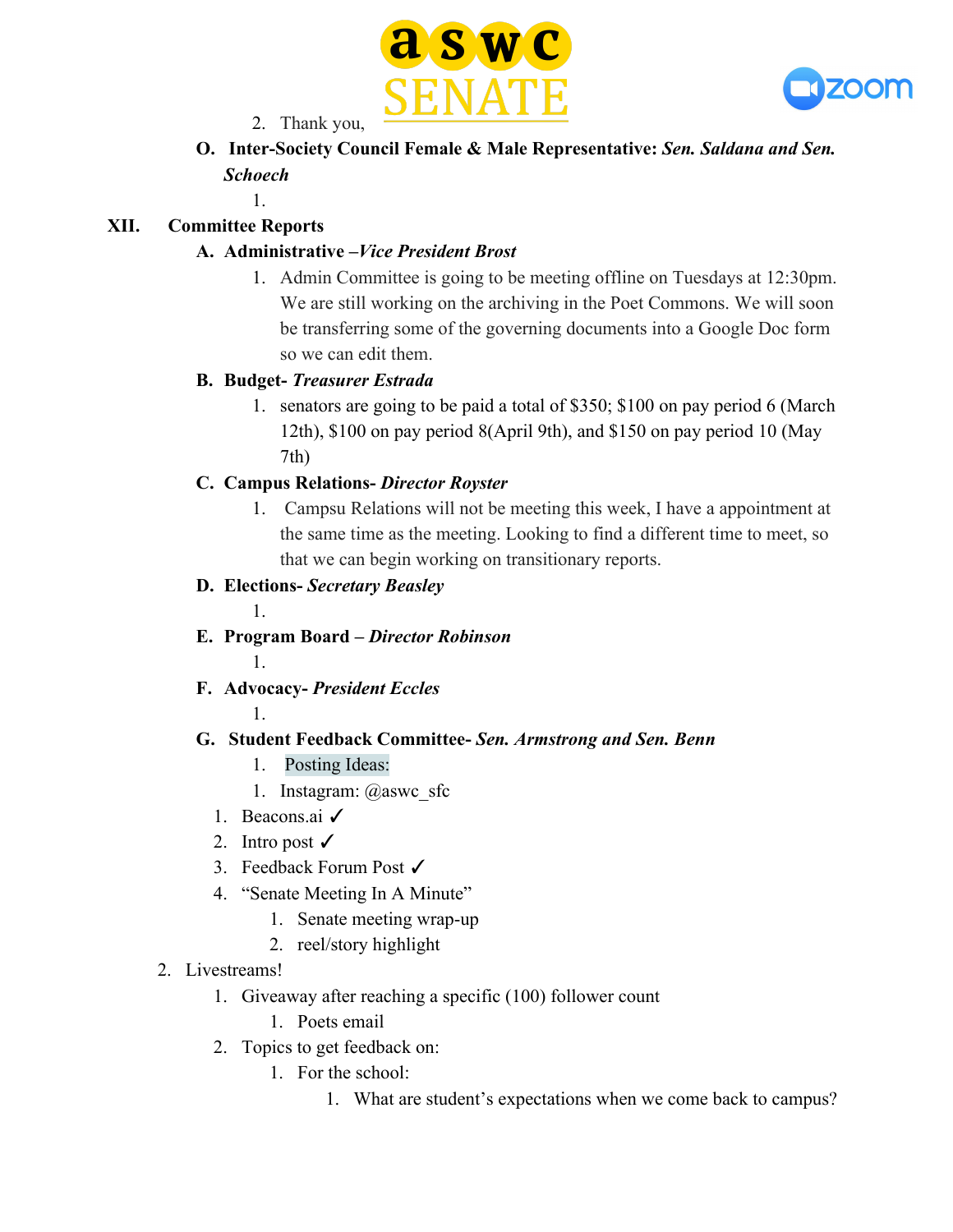



- 2. How can admin work with students to get feedback?
- 2. For Senate:
	- 1. What are some initiatives Senate can do?

## Events:

- 2. Feedback Forum
	- 1. Thursday, March 11? @ 12:00 -1:15pm PST
	- 2. Update Google form for event feedback (rating/scale w response)
	- 3. Gift card rewards: 3/\$25 option cards
		- 1. Amazon, target, starbucks, etc.
	- 4. q&a function / questions in chat to read on behalf
	- 5. Follow up meeting/event for after-thoughts
- 3. State of the Senate
	- 1. April 15, Thursday @ 4:00 6:00(ish) PST
	- 2. recording purposes
		- 1. Consent form
		- 2. Email reminders
		- 3. Zoom webinar? Instead of engage page only for RSVP
			- 1. Hide participants  $w /$  cameras off  $\&$  hiding names
		- 4. Reminder graphic of recording
		- 5. q&a function / questions in chat to read on behalf
		- 6. Follow up meeting/event for after-thoughts
		- 7. Recording posted as a reel on instagram?
		- 2.

1.

## **H. Student Finance Committee-** *Tres. Estrada*

## **I. Environmental-** *Sen. Golden*

1. Last week, enviro committee continued to collect constituent feedback regarding COVID-19 and a return to campus. We also created a Google Form with the feedback questions and are advertising it on our Instagram. Thank you.

#### **XIII. Announcements**

- A. . Christine: Student Life Nominations are open and Applications close April 2nd
	- a) Quick read-through of all of the student life awards
	- b) All advisors nominated will be contacted to let them know they were nominated.
	- 2. Senator Armstrong: point of inquiry:
		- a) Can we make graphics to make this postable, and further promote it?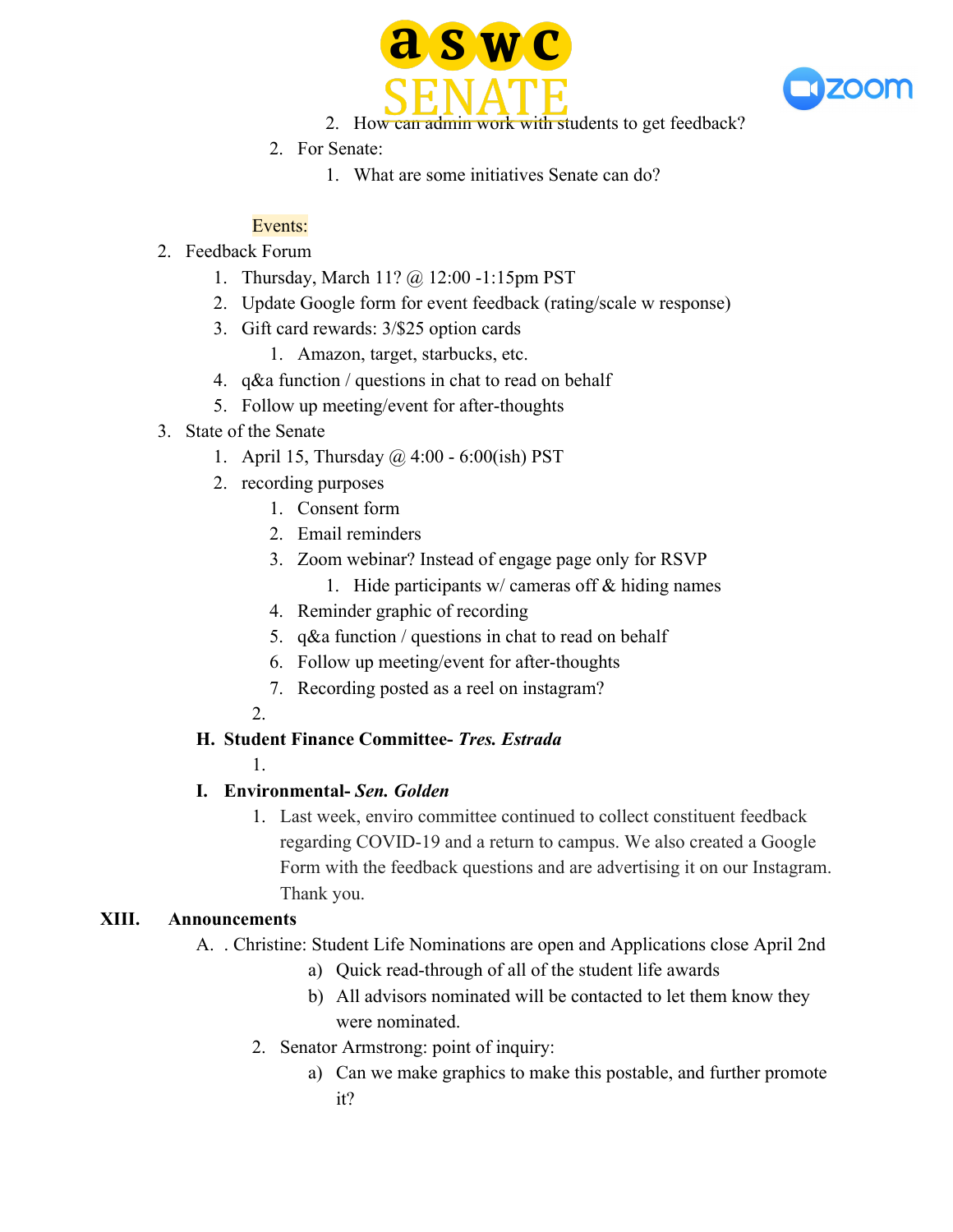



- b) Christine's Response: that will be worked on
- 3. Senator Angileri
	- a) Can we pick multiple advisiors for the awards?
	- b) Response: you can
- **B.** Senator Magana:
	- 1. Recently reached out to residential life about last year's bill that stated feminine hygiene products would be available to all students on campus. The products have yet to be provided, but we would like to get them. We will make this initiative as gender inclusive as possible. Is anyone interested in helping?
		- a) VP Brost: reach out to facilities about the hygiene products before paying for them yourself. Also Can reach out to the budget community.

(1) Bill is on the Poet Commons to send a copy of to anyone

- 2. Also, I am working with Director Robinson to make care packages to residential students. We hope to provide toiletries and snacks, because it is a very tough time. Difficult to get toothbrushes, toothpaste. Made a list of things to get. Does anyone want to work on this with me?
- 3. Contact information: amagana2@poets.whittier.edu
- **C.** Senator Saldana: Event Shoutout: The thalian society is inviting any person who identifies as female or femme to movie night. It will be a Studio Ghibli film, it is beneficial because it serves as a nice pause on life, open space.
	- a) Thalian open house open this thursday 5:30-6:30 via zoom
	- 2. Message Senator Saldana via Instagram or email if you are interested.
- **D.** Senator Yamawaki: Diverse Identities Week: DC the diverse identities week is going to be expanded to at least a week and be held similar to a conference. This will be held at the end of april/start of may. Clubs and organizations will host workshops and speakers. This will help to promote collaboration and intersectionality between different identities. Need students to help on committees Expect this to be a little bigger than usual for diverse identities week.
	- 1. Read through statement: Create opportunities for students, faculty, and staff [and alum] to celebrate, learn, and discuss diverse identities and intersectional topics while promoting action items to follow beyond these spaces.
	- 2. Reach out to Sen Yamawaki if interested in getting involved.
- **E.** Sen Armstrong: Feedback Forum: Some Topics that will be covrered: the questions sent out proposed by senate and admin, and graduation. \$25 Gift cards will be given away.